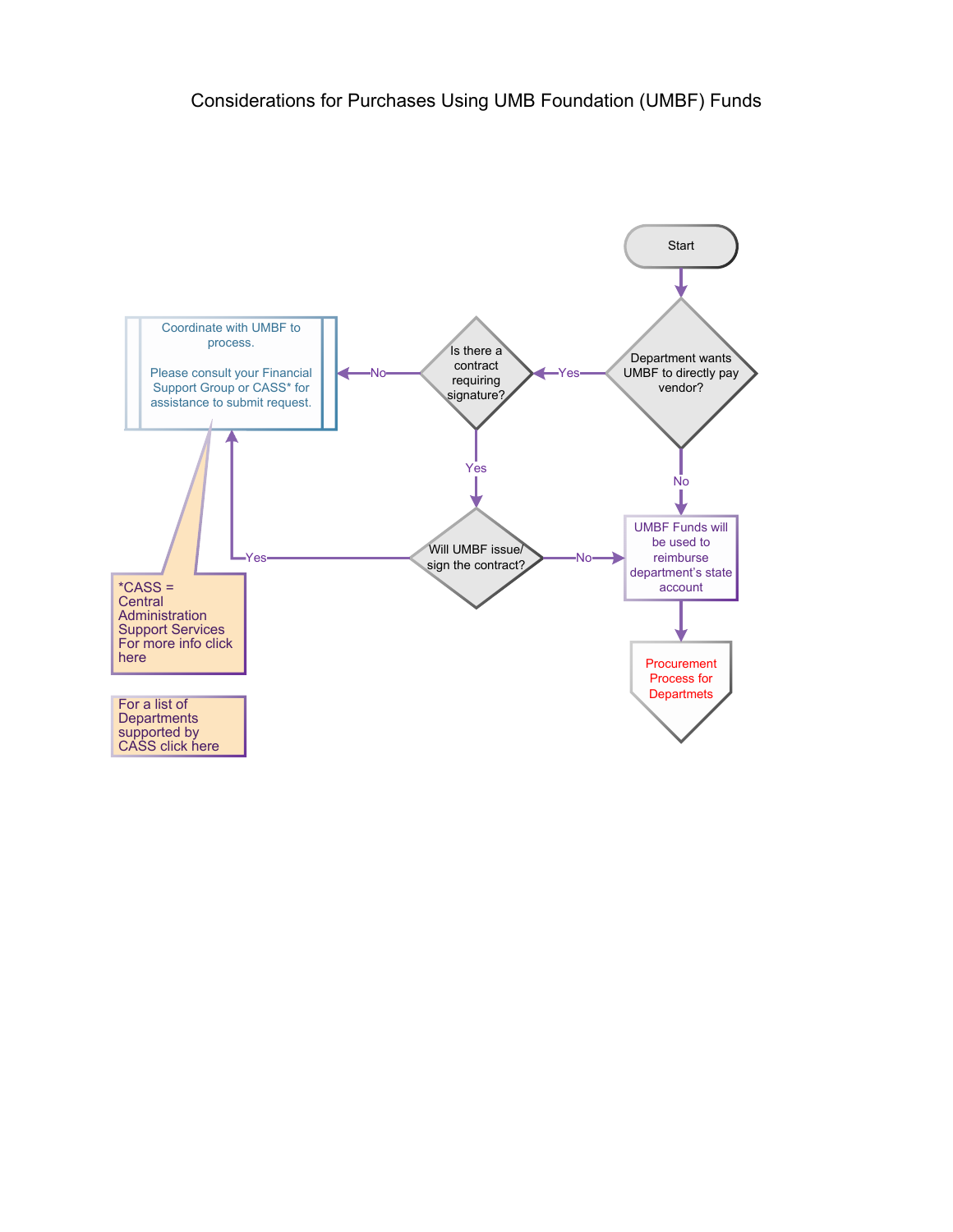## Procurement Process for Departments

<span id="page-1-0"></span>